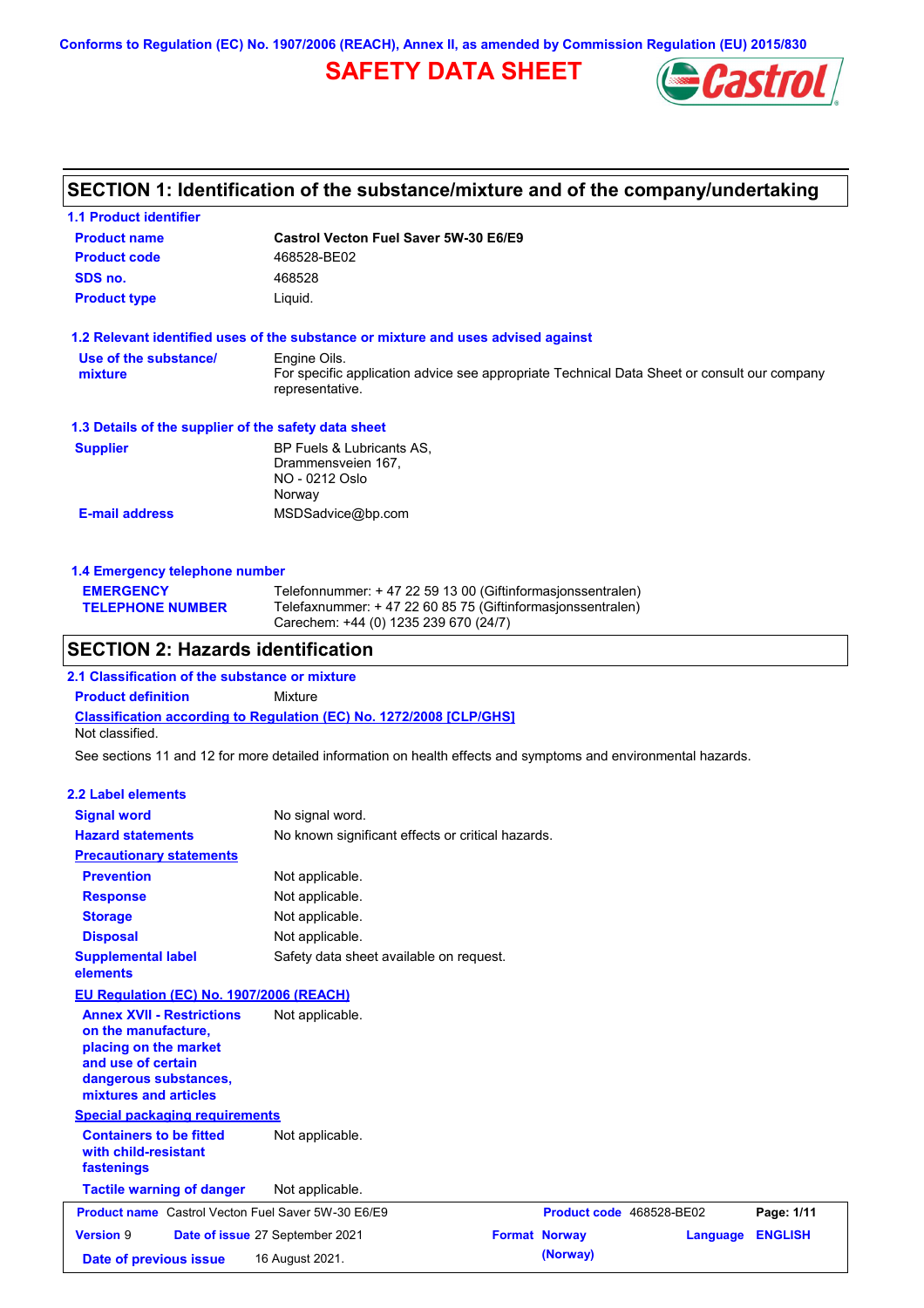### **SECTION 2: Hazards identification**

| 2.3 Other hazards                                                                                                        |                                                                                                                                                                                                                          |
|--------------------------------------------------------------------------------------------------------------------------|--------------------------------------------------------------------------------------------------------------------------------------------------------------------------------------------------------------------------|
| <b>Results of PBT and vPvB</b><br>assessment                                                                             | Product does not meet the criteria for PBT or vPvB according to Regulation (EC) No. 1907/2006.<br>Annex XIII.                                                                                                            |
| <b>Product meets the criteria</b><br>for PBT or vPvB according<br>to Regulation (EC) No.<br><b>1907/2006, Annex XIII</b> | This mixture does not contain any substances that are assessed to be a PBT or a vPvB.                                                                                                                                    |
| Other hazards which do<br>not result in classification                                                                   | Defatting to the skin.<br>USED ENGINE OILS<br>Used engine oil may contain hazardous components which have the potential to cause skin<br>cancer.<br>See Toxicological Information, section 11 of this Safety Data Sheet. |

### **SECTION 3: Composition/information on ingredients**

Mixture

#### **3.2 Mixtures**

**Product definition**

Highly refined base oil (IP 346 DMSO extract < 3%). Synthetic base stock. Proprietary performance additives.

| <b>Product/ingredient</b><br>name                             | <b>Identifiers</b>                                                                      | $\frac{9}{6}$ | <b>Regulation (EC) No.</b><br>1272/2008 [CLP] | <b>Type</b> |
|---------------------------------------------------------------|-----------------------------------------------------------------------------------------|---------------|-----------------------------------------------|-------------|
| Distillates (petroleum), hydrotreated<br>heavy paraffinic     | REACH #: 01-2119484627-25<br>EC: 265-157-1<br>CAS: 64742-54-7<br>Index: 649-467-00-8    | ≥25 - ≤50     | Asp. Tox. 1, H304                             | $[1]$       |
| Distillates (petroleum), hydrotreated<br>heavy paraffinic     | REACH #: 01-2119484627-25<br>EC: 265-157-1<br>CAS: 64742-54-7<br>Index: 649-467-00-8    | ≤10           | Not classified.                               | [6]         |
| Distillates (petroleum), solvent-<br>dewaxed heavy paraffinic | REACH #: 01-2119471299-27 ≤3<br>EC: 265-169-7<br>CAS: 64742-65-0<br>Index: 649-474-00-6 |               | Asp. Tox. 1, H304                             | $[1]$       |
| Distillates (petroleum), hydrotreated<br>light paraffinic     | REACH #: 01-2119487077-29 ≤3<br>EC: 265-158-7<br>CAS: 64742-55-8<br>Index: 649-468-00-3 |               | Asp. Tox. 1, H304                             | $[1]$       |
| Distillates (petroleum), solvent-<br>dewaxed light paraffinic | REACH #: 01-2119480132-48 ≤3<br>EC: 265-159-2<br>CAS: 64742-56-9<br>Index: 649-469-00-9 |               | Asp. Tox. 1, H304                             | $[1]$       |

#### **See Section 16 for the full text of the H statements declared above.**

Type

[1] Substance classified with a health or environmental hazard

[2] Substance with a workplace exposure limit

[3] Substance meets the criteria for PBT according to Regulation (EC) No. 1907/2006, Annex XIII

[4] Substance meets the criteria for vPvB according to Regulation (EC) No. 1907/2006, Annex XIII

[5] Substance of equivalent concern

[6] Additional disclosure due to company policy

Occupational exposure limits, if available, are listed in Section 8.

### **4.1 Description of first aid measures SECTION 4: First aid measures**

| Eye contact                                               | In case of contact, immediately flush eyes with plenty of water for at least 15 minutes. Eyelids<br>should be held away from the eyeball to ensure thorough rinsing. Check for and remove any<br>contact lenses. Get medical attention. |                          |          |                |  |
|-----------------------------------------------------------|-----------------------------------------------------------------------------------------------------------------------------------------------------------------------------------------------------------------------------------------|--------------------------|----------|----------------|--|
| <b>Skin contact</b>                                       | Wash skin thoroughly with soap and water or use recognised skin cleanser. Remove<br>contaminated clothing and shoes. Wash clothing before reuse. Clean shoes thoroughly before<br>reuse. Get medical attention if irritation develops.  |                          |          |                |  |
| <b>Inhalation</b>                                         | If inhaled, remove to fresh air. Get medical attention if symptoms occur.                                                                                                                                                               |                          |          |                |  |
| <b>Ingestion</b>                                          | Do not induce vomiting unless directed to do so by medical personnel. Get medical attention if<br>symptoms occur.                                                                                                                       |                          |          |                |  |
| <b>Protection of first-aiders</b>                         | No action shall be taken involving any personal risk or without suitable training.                                                                                                                                                      |                          |          |                |  |
| <b>Product name</b> Castrol Vecton Fuel Saver 5W-30 E6/E9 |                                                                                                                                                                                                                                         | Product code 468528-BE02 |          | Page: 2/11     |  |
| <b>Version 9</b>                                          | Date of issue 27 September 2021                                                                                                                                                                                                         | <b>Format Norway</b>     | Language | <b>ENGLISH</b> |  |
|                                                           |                                                                                                                                                                                                                                         |                          |          |                |  |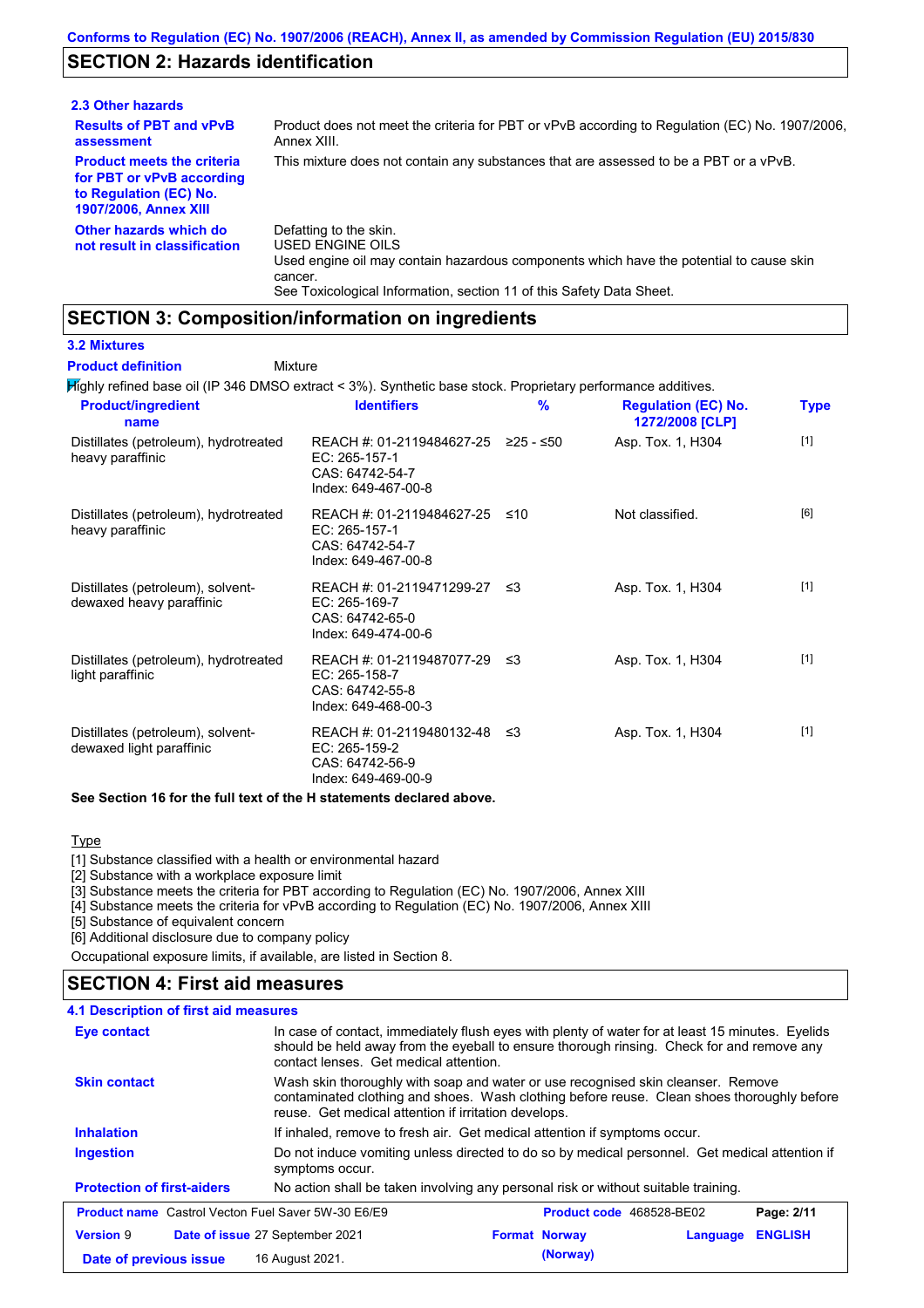### **SECTION 4: First aid measures**

#### **4.2 Most important symptoms and effects, both acute and delayed**

See Section 11 for more detailed information on health effects and symptoms.

| <b>Potential acute health effects</b> |                                                                                                                   |
|---------------------------------------|-------------------------------------------------------------------------------------------------------------------|
| <b>Inhalation</b>                     | Vapour inhalation under ambient conditions is not normally a problem due to low vapour<br>pressure.               |
| <b>Ingestion</b>                      | No known significant effects or critical hazards.                                                                 |
| <b>Skin contact</b>                   | Defatting to the skin. May cause skin dryness and irritation.                                                     |
| <b>Eye contact</b>                    | No known significant effects or critical hazards.                                                                 |
|                                       | Delayed and immediate effects as well as chronic effects from short and long-term exposure                        |
| <b>Inhalation</b>                     | Overexposure to the inhalation of airborne droplets or aerosols may cause irritation of the<br>respiratory tract. |
| <b>Ingestion</b>                      | Ingestion of large quantities may cause nausea and diarrhoea.                                                     |
| <b>Skin contact</b>                   | Prolonged or repeated contact can defat the skin and lead to irritation and/or dermatitis.                        |
| Eye contact                           | Potential risk of transient stinging or redness if accidental eye contact occurs.                                 |
|                                       |                                                                                                                   |

#### **4.3 Indication of any immediate medical attention and special treatment needed**

**Notes to physician** Treatment should in general be symptomatic and directed to relieving any effects.

### **SECTION 5: Firefighting measures**

| 5.1 Extinguishing media                                   |                                                                                                                                                                                                                                                                                                                                                                   |
|-----------------------------------------------------------|-------------------------------------------------------------------------------------------------------------------------------------------------------------------------------------------------------------------------------------------------------------------------------------------------------------------------------------------------------------------|
| <b>Suitable extinguishing</b><br>media                    | In case of fire, use foam, dry chemical or carbon dioxide extinguisher or spray.                                                                                                                                                                                                                                                                                  |
| <b>Unsuitable extinguishing</b><br>media                  | Do not use water jet. The use of a water jet may cause the fire to spread by splashing the<br>burning product.                                                                                                                                                                                                                                                    |
| 5.2 Special hazards arising from the substance or mixture |                                                                                                                                                                                                                                                                                                                                                                   |
| <b>Hazards from the</b><br>substance or mixture           | In a fire or if heated, a pressure increase will occur and the container may burst.                                                                                                                                                                                                                                                                               |
| <b>Hazardous combustion</b><br>products                   | Combustion products may include the following:<br>carbon oxides (CO, CO <sub>2</sub> ) (carbon monoxide, carbon dioxide)                                                                                                                                                                                                                                          |
| 5.3 Advice for firefighters                               |                                                                                                                                                                                                                                                                                                                                                                   |
| <b>Special precautions for</b><br>fire-fighters           | No action shall be taken involving any personal risk or without suitable training. Promptly<br>isolate the scene by removing all persons from the vicinity of the incident if there is a fire.                                                                                                                                                                    |
| <b>Special protective</b><br>equipment for fire-fighters  | Fire-fighters should wear appropriate protective equipment and self-contained breathing<br>apparatus (SCBA) with a full face-piece operated in positive pressure mode. Clothing for fire-<br>fighters (including helmets, protective boots and gloves) conforming to European standard EN<br>469 will provide a basic level of protection for chemical incidents. |

### **SECTION 6: Accidental release measures**

#### **6.1 Personal precautions, protective equipment and emergency procedures**

| For non-emergency<br>personnel          | No action shall be taken involving any personal risk or without suitable training. Evacuate<br>surrounding areas. Keep unnecessary and unprotected personnel from entering. Do not touch<br>or walk through spilt material. Floors may be slippery; use care to avoid falling. Put on<br>appropriate personal protective equipment. |
|-----------------------------------------|-------------------------------------------------------------------------------------------------------------------------------------------------------------------------------------------------------------------------------------------------------------------------------------------------------------------------------------|
| For emergency responders                | If specialised clothing is required to deal with the spillage, take note of any information in<br>Section 8 on suitable and unsuitable materials. See also the information in "For non-<br>emergency personnel".                                                                                                                    |
| <b>6.2 Environmental</b><br>precautions | Avoid dispersal of spilt material and runoff and contact with soil, waterways, drains and sewers.<br>Inform the relevant authorities if the product has caused environmental pollution (sewers,<br>waterways, soil or air).                                                                                                         |

#### **6.3 Methods and material for containment and cleaning up**

Stop leak if without risk. Move containers from spill area. Absorb with an inert material and place in an appropriate waste disposal container. Dispose of via a licensed waste disposal contractor. **Small spill**

| <b>Product name</b> Castrol Vecton Fuel Saver 5W-30 E6/E9 |  | <b>Product code</b> 468528-BE02 |  | Page: 3/11           |                         |  |
|-----------------------------------------------------------|--|---------------------------------|--|----------------------|-------------------------|--|
| <b>Version 9</b>                                          |  | Date of issue 27 September 2021 |  | <b>Format Norway</b> | <b>Language ENGLISH</b> |  |
| Date of previous issue                                    |  | 16 August 2021.                 |  | (Norway)             |                         |  |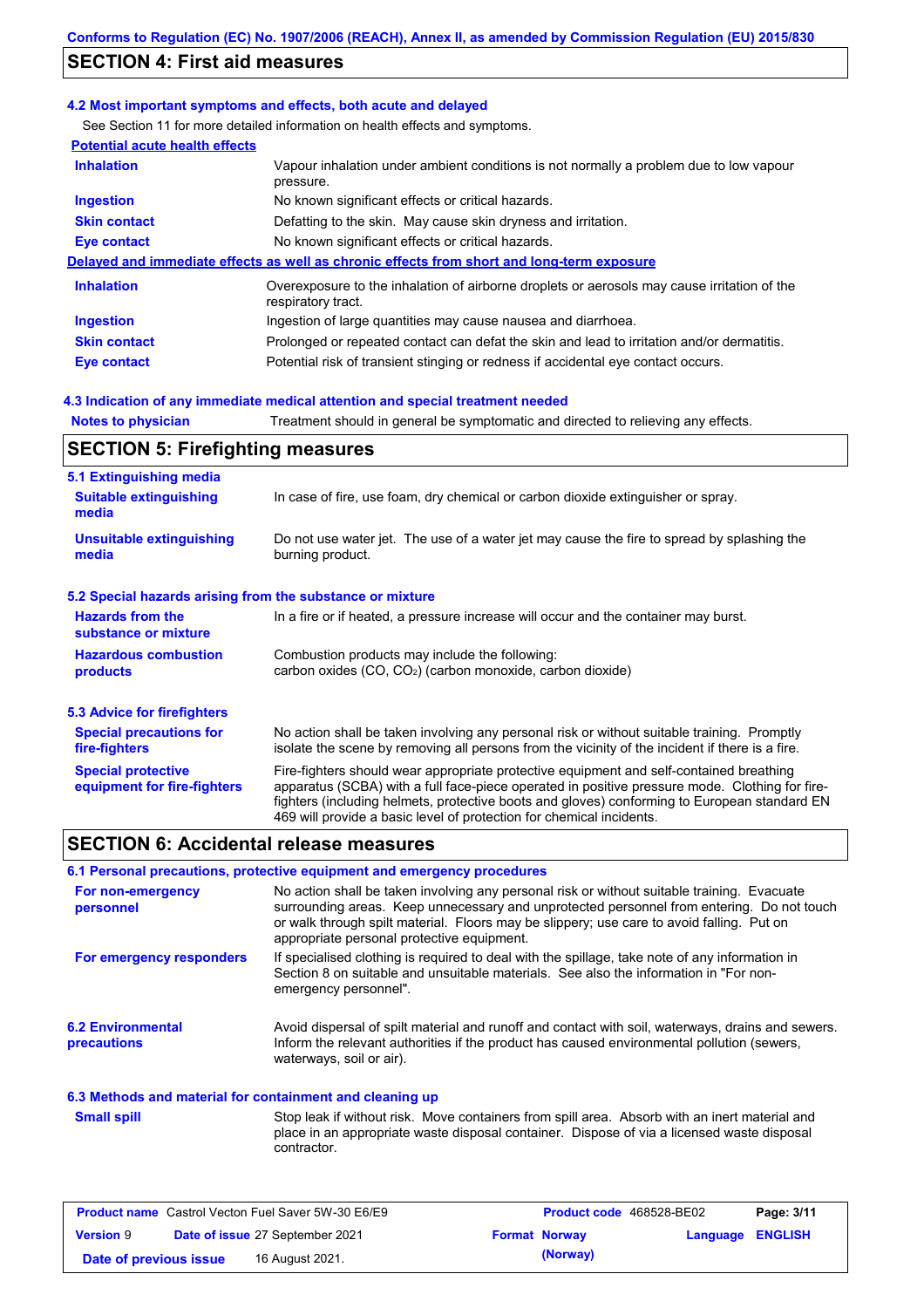### **SECTION 6: Accidental release measures**

| Large spill                               | Stop leak if without risk. Move containers from spill area. Prevent entry into sewers, water<br>courses, basements or confined areas. Contain and collect spillage with non-combustible,<br>absorbent material e.g. sand, earth, vermiculite or diatomaceous earth and place in container<br>for disposal according to local regulations. Dispose of via a licensed waste disposal contractor. |
|-------------------------------------------|------------------------------------------------------------------------------------------------------------------------------------------------------------------------------------------------------------------------------------------------------------------------------------------------------------------------------------------------------------------------------------------------|
| 6.4 Reference to other<br><b>sections</b> | See Section 1 for emergency contact information.<br>See Section 5 for firefighting measures.<br>See Section 8 for information on appropriate personal protective equipment.<br>See Section 12 for environmental precautions.<br>See Section 13 for additional waste treatment information.                                                                                                     |

### **SECTION 7: Handling and storage**

| 7.1 Precautions for safe handling                                                    |                                                                                                                                                                                                                                                                                                                                                                                                                                                                                          |
|--------------------------------------------------------------------------------------|------------------------------------------------------------------------------------------------------------------------------------------------------------------------------------------------------------------------------------------------------------------------------------------------------------------------------------------------------------------------------------------------------------------------------------------------------------------------------------------|
| <b>Protective measures</b>                                                           | Put on appropriate personal protective equipment.                                                                                                                                                                                                                                                                                                                                                                                                                                        |
| <b>Advice on general</b><br>occupational hygiene                                     | Eating, drinking and smoking should be prohibited in areas where this material is handled.<br>stored and processed. Wash thoroughly after handling. Remove contaminated clothing and<br>protective equipment before entering eating areas. See also Section 8 for additional<br>information on hygiene measures.                                                                                                                                                                         |
| <b>7.2 Conditions for safe</b><br>storage, including any<br><i>incompatibilities</i> | Store in accordance with local requiations. Store in a dry, cool and well-ventilated area, away<br>from incompatible materials (see Section 10). Keep away from heat and direct sunlight. Keep<br>container tightly closed and sealed until ready for use. Containers that have been opened must<br>be carefully resealed and kept upright to prevent leakage. Store and use only in equipment/<br>containers designed for use with this product. Do not store in unlabelled containers. |
| <b>Not suitable</b>                                                                  | Prolonged exposure to elevated temperature                                                                                                                                                                                                                                                                                                                                                                                                                                               |
| 7.3 Specific end use(s)                                                              |                                                                                                                                                                                                                                                                                                                                                                                                                                                                                          |
| <b>Recommendations</b>                                                               | See section 1.2 and Exposure scenarios in annex, if applicable.                                                                                                                                                                                                                                                                                                                                                                                                                          |

### **SECTION 8: Exposure controls/personal protection**

#### **8.1 Control parameters**

| <b>Occupational exposure limits</b>                          | No exposure limit value known.                                                                                                                                                                     |  |  |  |
|--------------------------------------------------------------|----------------------------------------------------------------------------------------------------------------------------------------------------------------------------------------------------|--|--|--|
| <b>Product/ingredient name</b>                               | <b>Exposure limit values</b>                                                                                                                                                                       |  |  |  |
| Distillates (petroleum), hydrotreated heavy paraffinic       | FOR-2011-12-06-1358 (Norway).<br>TWA: 1 mg/m <sup>3</sup> 8 hours. Issued/Revised: 2/1996 Form: mineral oil<br>particles<br>TWA: 50 mg/m <sup>3</sup> 8 hours. Issued/Revised: 2/1996 Form: Vapour |  |  |  |
| Distillates (petroleum), hydrotreated heavy paraffinic       | FOR-2011-12-06-1358 (Norway).<br>TWA: 1 mg/m <sup>3</sup> 8 hours. Issued/Revised: 2/1996 Form: mineral oil<br>particles<br>TWA: 50 mg/m <sup>3</sup> 8 hours. Issued/Revised: 2/1996 Form: Vapour |  |  |  |
| Distillates (petroleum), solvent-dewaxed heavy<br>paraffinic | FOR-2011-12-06-1358 (Norway).<br>TWA: 1 mg/m <sup>3</sup> 8 hours. Issued/Revised: 2/1996 Form: mineral oil<br>particles<br>TWA: 50 mg/m <sup>3</sup> 8 hours. Issued/Revised: 2/1996 Form: Vapour |  |  |  |
| Distillates (petroleum), hydrotreated light paraffinic       | FOR-2011-12-06-1358 (Norway).<br>TWA: 1 mg/m <sup>3</sup> 8 hours. Issued/Revised: 2/1996 Form: mineral oil<br>particles<br>TWA: 50 mg/m <sup>3</sup> 8 hours. Issued/Revised: 2/1996 Form: Vapour |  |  |  |
| Distillates (petroleum), solvent-dewaxed light<br>paraffinic | FOR-2011-12-06-1358 (Norway).<br>TWA: 1 mg/m <sup>3</sup> 8 hours. Issued/Revised: 2/1996 Form: mineral oil<br>particles                                                                           |  |  |  |
|                                                              | TWA: 50 mg/m <sup>3</sup> 8 hours. Issued/Revised: 2/1996 Form: Vapour<br>Whilet engrific OFLs for cartain components may be shown in this section other components may be present in any mist     |  |  |  |

specific OELs for certain components may be shown in this section, other components may be present in any mist, vapour or dust produced. Therefore, the specific OELs may not be applicable to the product as a whole and are provided for guidance only.

| <b>Product name</b> Castrol Vecton Fuel Saver 5W-30 E6/E9 |  | <b>Product code</b> 468528-BE02        |  | Page: 4/11           |                         |  |
|-----------------------------------------------------------|--|----------------------------------------|--|----------------------|-------------------------|--|
| <b>Version 9</b>                                          |  | <b>Date of issue 27 September 2021</b> |  | <b>Format Norway</b> | <b>Language ENGLISH</b> |  |
| Date of previous issue                                    |  | 16 August 2021.                        |  | (Norway)             |                         |  |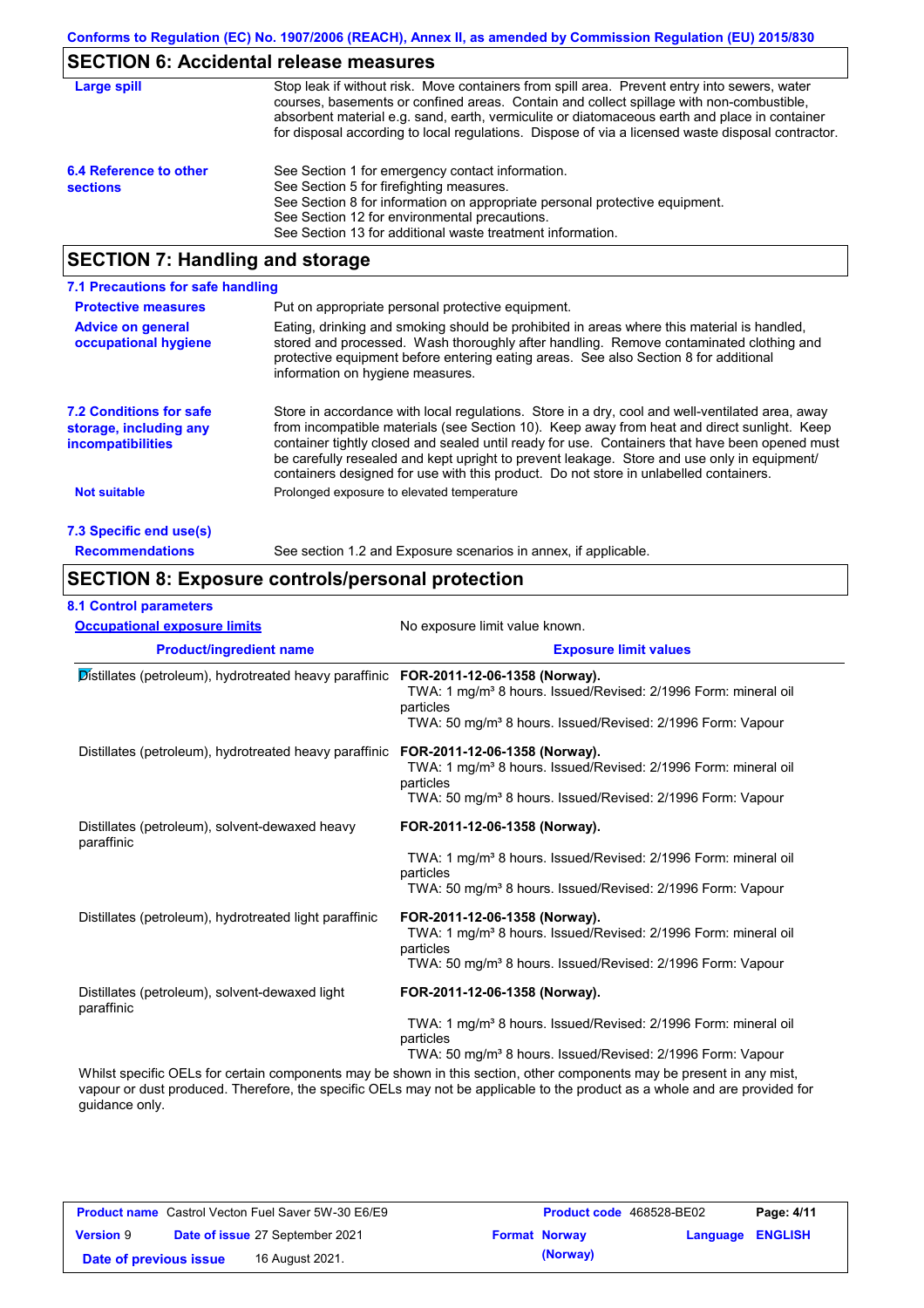### **SECTION 8: Exposure controls/personal protection**

| <b>Recommended monitoring</b><br>procedures                    |                                                           | If this product contains ingredients with exposure limits, personal, workplace atmosphere or<br>biological monitoring may be required to determine the effectiveness of the ventilation or other<br>control measures and/or the necessity to use respiratory protective equipment. Reference<br>should be made to monitoring standards, such as the following: European Standard EN 689<br>(Workplace atmospheres - Guidance for the assessment of exposure by inhalation to chemical<br>agents for comparison with limit values and measurement strategy) European Standard EN<br>14042 (Workplace atmospheres - Guide for the application and use of procedures for the<br>assessment of exposure to chemical and biological agents) European Standard EN 482<br>(Workplace atmospheres - General requirements for the performance of procedures for the<br>measurement of chemical agents) Reference to national guidance documents for methods for<br>the determination of hazardous substances will also be required. |                  |            |
|----------------------------------------------------------------|-----------------------------------------------------------|----------------------------------------------------------------------------------------------------------------------------------------------------------------------------------------------------------------------------------------------------------------------------------------------------------------------------------------------------------------------------------------------------------------------------------------------------------------------------------------------------------------------------------------------------------------------------------------------------------------------------------------------------------------------------------------------------------------------------------------------------------------------------------------------------------------------------------------------------------------------------------------------------------------------------------------------------------------------------------------------------------------------------|------------------|------------|
| <b>Derived No Effect Level</b><br>No DNELs/DMELs available.    |                                                           |                                                                                                                                                                                                                                                                                                                                                                                                                                                                                                                                                                                                                                                                                                                                                                                                                                                                                                                                                                                                                            |                  |            |
| <b>Predicted No Effect Concentration</b><br>No PNECs available |                                                           |                                                                                                                                                                                                                                                                                                                                                                                                                                                                                                                                                                                                                                                                                                                                                                                                                                                                                                                                                                                                                            |                  |            |
| <b>8.2 Exposure controls</b>                                   |                                                           |                                                                                                                                                                                                                                                                                                                                                                                                                                                                                                                                                                                                                                                                                                                                                                                                                                                                                                                                                                                                                            |                  |            |
| <b>Appropriate engineering</b><br><b>controls</b>              | kept in good condition and properly maintained.           | Provide exhaust ventilation or other engineering controls to keep the relevant airborne<br>concentrations below their respective occupational exposure limits.<br>All activities involving chemicals should be assessed for their risks to health, to ensure<br>exposures are adequately controlled. Personal protective equipment should only be considered<br>after other forms of control measures (e.g. engineering controls) have been suitably evaluated.<br>Personal protective equipment should conform to appropriate standards, be suitable for use, be<br>Your supplier of personal protective equipment should be consulted for advice on selection and<br>appropriate standards. For further information contact your national organisation for standards.<br>The final choice of protective equipment will depend upon a risk assessment. It is important to<br>ensure that all items of personal protective equipment are compatible.                                                                       |                  |            |
| <b>Individual protection measures</b>                          |                                                           |                                                                                                                                                                                                                                                                                                                                                                                                                                                                                                                                                                                                                                                                                                                                                                                                                                                                                                                                                                                                                            |                  |            |
| <b>Hygiene measures</b>                                        |                                                           | Wash hands, forearms and face thoroughly after handling chemical products, before eating,<br>smoking and using the lavatory and at the end of the working period. Ensure that eyewash<br>stations and safety showers are close to the workstation location.                                                                                                                                                                                                                                                                                                                                                                                                                                                                                                                                                                                                                                                                                                                                                                |                  |            |
| <b>Respiratory protection</b>                                  | of the working conditions.                                | In case of insufficient ventilation, wear suitable respiratory equipment.<br>The correct choice of respiratory protection depends upon the chemicals being handled, the<br>conditions of work and use, and the condition of the respiratory equipment. Safety procedures<br>should be developed for each intended application. Respiratory protection equipment should<br>therefore be chosen in consultation with the supplier/manufacturer and with a full assessment                                                                                                                                                                                                                                                                                                                                                                                                                                                                                                                                                    |                  |            |
| <b>Eye/face protection</b><br><b>Skin protection</b>           | Safety glasses with side shields.                         |                                                                                                                                                                                                                                                                                                                                                                                                                                                                                                                                                                                                                                                                                                                                                                                                                                                                                                                                                                                                                            |                  |            |
| <b>Hand protection</b>                                         | <b>General Information:</b>                               |                                                                                                                                                                                                                                                                                                                                                                                                                                                                                                                                                                                                                                                                                                                                                                                                                                                                                                                                                                                                                            |                  |            |
|                                                                |                                                           | Because specific work environments and material handling practices vary, safety procedures<br>should be developed for each intended application. The correct choice of protective gloves<br>depends upon the chemicals being handled, and the conditions of work and use. Most gloves<br>provide protection for only a limited time before they must be discarded and replaced (even the<br>best chemically resistant gloves will break down after repeated chemical exposures).                                                                                                                                                                                                                                                                                                                                                                                                                                                                                                                                           |                  |            |
|                                                                | a full assessment of the working conditions.              | Gloves should be chosen in consultation with the supplier / manufacturer and taking account of                                                                                                                                                                                                                                                                                                                                                                                                                                                                                                                                                                                                                                                                                                                                                                                                                                                                                                                             |                  |            |
|                                                                | Recommended: Nitrile gloves.<br><b>Breakthrough time:</b> |                                                                                                                                                                                                                                                                                                                                                                                                                                                                                                                                                                                                                                                                                                                                                                                                                                                                                                                                                                                                                            |                  |            |
|                                                                |                                                           | Breakthrough time data are generated by glove manufacturers under laboratory test conditions<br>and represent how long a glove can be expected to provide effective permeation resistance. It<br>is important when following breakthrough time recommendations that actual workplace<br>conditions are taken into account. Always consult with your glove supplier for up-to-date<br>technical information on breakthrough times for the recommended glove type.<br>Our recommendations on the selection of gloves are as follows:                                                                                                                                                                                                                                                                                                                                                                                                                                                                                         |                  |            |
|                                                                | Continuous contact:                                       |                                                                                                                                                                                                                                                                                                                                                                                                                                                                                                                                                                                                                                                                                                                                                                                                                                                                                                                                                                                                                            |                  |            |
|                                                                | can be obtained.                                          | Gloves with a minimum breakthrough time of 240 minutes, or >480 minutes if suitable gloves<br>If suitable gloves are not available to offer that level of protection, gloves with shorter<br>breakthrough times may be acceptable as long as appropriate glove maintenance and                                                                                                                                                                                                                                                                                                                                                                                                                                                                                                                                                                                                                                                                                                                                             |                  |            |
| <b>Product name</b> Castrol Vecton Fuel Saver 5W-30 E6/E9      |                                                           | Product code 468528-BE02                                                                                                                                                                                                                                                                                                                                                                                                                                                                                                                                                                                                                                                                                                                                                                                                                                                                                                                                                                                                   |                  | Page: 5/11 |
| <b>Version 9</b>                                               | Date of issue 27 September 2021                           | <b>Format Norway</b>                                                                                                                                                                                                                                                                                                                                                                                                                                                                                                                                                                                                                                                                                                                                                                                                                                                                                                                                                                                                       | Language ENGLISH |            |
| Date of previous issue                                         | 16 August 2021.                                           | (Norway)                                                                                                                                                                                                                                                                                                                                                                                                                                                                                                                                                                                                                                                                                                                                                                                                                                                                                                                                                                                                                   |                  |            |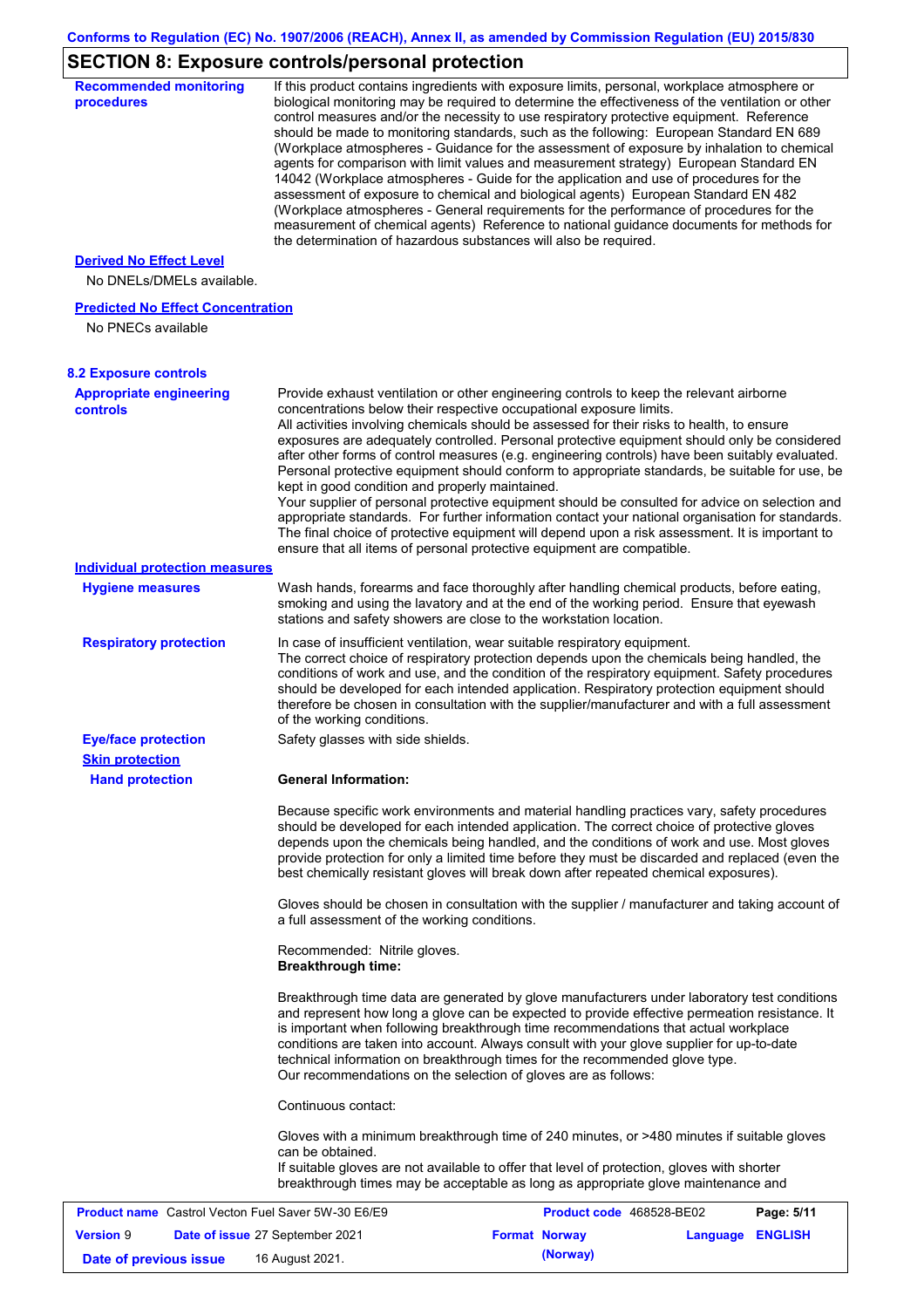## **SECTION 8: Exposure controls/personal protection**

replacement regimes are determined and adhered to.

Short-term / splash protection:

|                                           | Recommended breakthrough times as above.<br>It is recognised that for short-term, transient exposures, gloves with shorter breakthrough times<br>may commonly be used. Therefore, appropriate maintenance and replacement regimes must<br>be determined and rigorously followed.                                                                                                                                                                                                                                                                                                                                                                                                      |
|-------------------------------------------|---------------------------------------------------------------------------------------------------------------------------------------------------------------------------------------------------------------------------------------------------------------------------------------------------------------------------------------------------------------------------------------------------------------------------------------------------------------------------------------------------------------------------------------------------------------------------------------------------------------------------------------------------------------------------------------|
|                                           | <b>Glove Thickness:</b>                                                                                                                                                                                                                                                                                                                                                                                                                                                                                                                                                                                                                                                               |
|                                           | For general applications, we recommend gloves with a thickness typically greater than 0.35 mm.                                                                                                                                                                                                                                                                                                                                                                                                                                                                                                                                                                                        |
|                                           | It should be emphasised that glove thickness is not necessarily a good predictor of glove<br>resistance to a specific chemical, as the permeation efficiency of the glove will be dependent<br>on the exact composition of the glove material. Therefore, glove selection should also be based<br>on consideration of the task requirements and knowledge of breakthrough times.<br>Glove thickness may also vary depending on the glove manufacturer, the glove type and the<br>glove model. Therefore, the manufacturers' technical data should always be taken into account<br>to ensure selection of the most appropriate glove for the task.                                     |
|                                           | Note: Depending on the activity being conducted, gloves of varying thickness may be required<br>for specific tasks. For example:                                                                                                                                                                                                                                                                                                                                                                                                                                                                                                                                                      |
|                                           | • Thinner gloves (down to 0.1 mm or less) may be required where a high degree of manual<br>dexterity is needed. However, these gloves are only likely to give short duration protection and<br>would normally be just for single use applications, then disposed of.                                                                                                                                                                                                                                                                                                                                                                                                                  |
|                                           | • Thicker gloves (up to 3 mm or more) may be required where there is a mechanical (as well<br>as a chemical) risk i.e. where there is abrasion or puncture potential.                                                                                                                                                                                                                                                                                                                                                                                                                                                                                                                 |
| <b>Skin and body</b>                      | Use of protective clothing is good industrial practice.<br>Personal protective equipment for the body should be selected based on the task being<br>performed and the risks involved and should be approved by a specialist before handling this<br>product.<br>Cotton or polyester/cotton overalls will only provide protection against light superficial<br>contamination that will not soak through to the skin. Overalls should be laundered on a regular<br>basis. When the risk of skin exposure is high (e.g. when cleaning up spillages or if there is a<br>risk of splashing) then chemical resistant aprons and/or impervious chemical suits and boots<br>will be required. |
| <b>Refer to standards:</b>                | Respiratory protection: EN 529<br>Gloves: EN 420, EN 374<br>Eye protection: EN 166<br>Filtering half-mask: EN 149<br>Filtering half-mask with valve: EN 405<br>Half-mask: EN 140 plus filter<br>Full-face mask: EN 136 plus filter<br>Particulate filters: EN 143<br>Gas/combined filters: EN 14387                                                                                                                                                                                                                                                                                                                                                                                   |
| <b>Environmental exposure</b><br>controls | Emissions from ventilation or work process equipment should be checked to ensure they<br>comply with the requirements of environmental protection legislation. In some cases, fume<br>scrubbers, filters or engineering modifications to the process equipment will be necessary to<br>reduce emissions to acceptable levels.                                                                                                                                                                                                                                                                                                                                                         |
|                                           | <b>SECTION 9: Physical and chemical properties</b>                                                                                                                                                                                                                                                                                                                                                                                                                                                                                                                                                                                                                                    |

| <b>Appearance</b>                                         |                  |                          |          |                |
|-----------------------------------------------------------|------------------|--------------------------|----------|----------------|
| <b>Physical state</b>                                     | Liquid.          |                          |          |                |
| <b>Colour</b>                                             | Amber. [Light]   |                          |          |                |
| <b>Odour</b>                                              | Not available.   |                          |          |                |
| <b>Odour threshold</b>                                    | Not available.   |                          |          |                |
| pH                                                        | Not applicable.  |                          |          |                |
| <b>Melting point/freezing point</b>                       | Not available.   |                          |          |                |
| Initial boiling point and boiling<br>range                | Not available.   |                          |          |                |
| <b>Pour point</b>                                         | -48 $^{\circ}$ C |                          |          |                |
| <b>Product name</b> Castrol Vecton Fuel Saver 5W-30 E6/E9 |                  | Product code 468528-BE02 |          | Page: 6/11     |
| <b>Version 9</b><br>Date of issue 27 September 2021       |                  | <b>Format Norway</b>     | Language | <b>ENGLISH</b> |
| Date of previous issue                                    | 16 August 2021.  | (Norway)                 |          |                |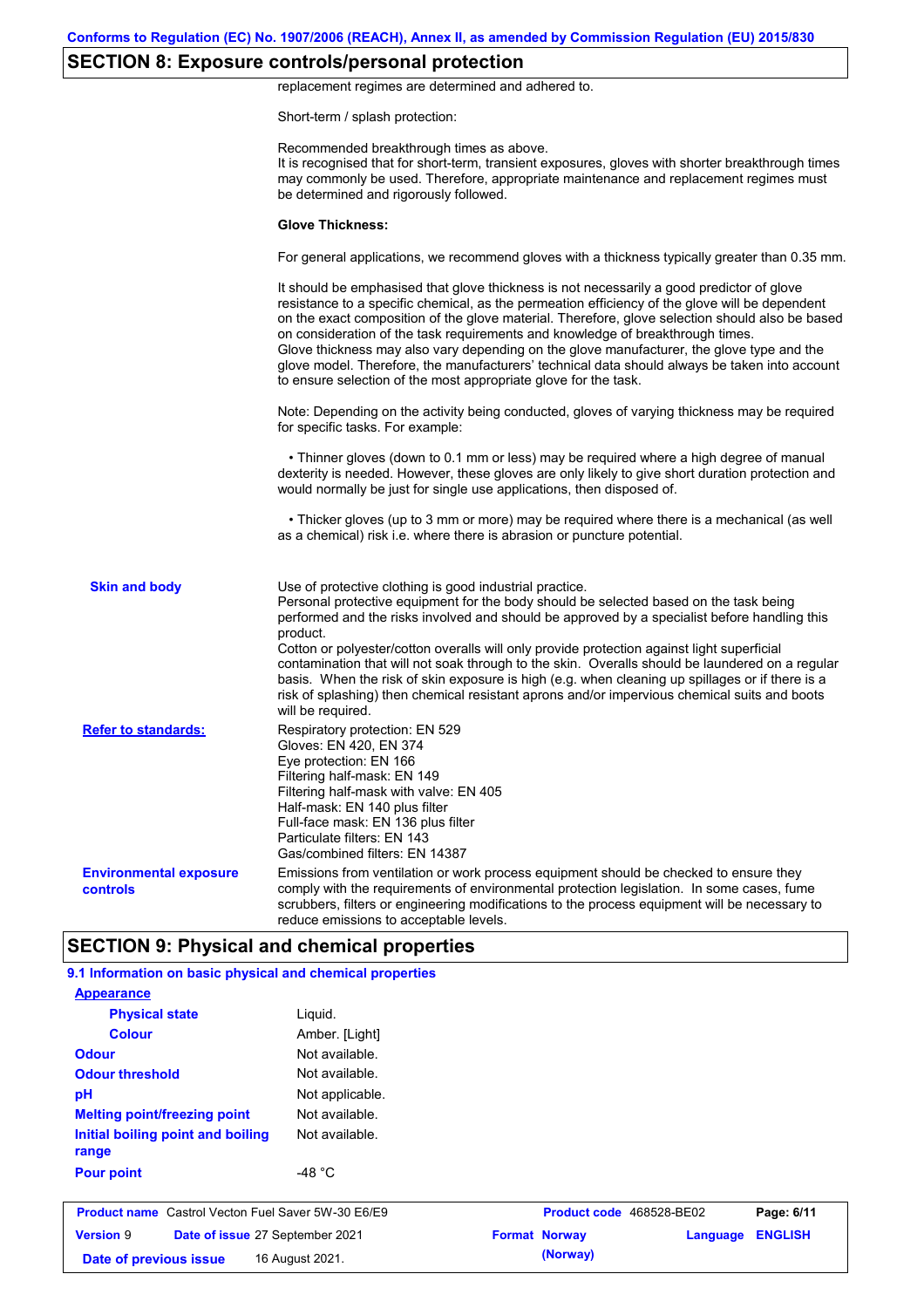### **SECTION 9: Physical and chemical properties**

| <b>Flash point</b>                                     | Closed cup: 199°C (390.2°F) [Pensky-Martens.]<br>Open cup: 228°C (442.4°F) [Cleveland.]                                             |
|--------------------------------------------------------|-------------------------------------------------------------------------------------------------------------------------------------|
| <b>Evaporation rate</b>                                | Not available.                                                                                                                      |
| <b>Flammability (solid, gas)</b>                       | Not available.                                                                                                                      |
| <b>Upper/lower flammability or</b><br>explosive limits | Not available.                                                                                                                      |
| <b>Vapour pressure</b>                                 | Not available.                                                                                                                      |
| <b>Vapour density</b>                                  | Not available.                                                                                                                      |
| <b>Relative density</b>                                | Not available.                                                                                                                      |
| <b>Density</b>                                         | <1000 kg/m <sup>3</sup> (<1 g/cm <sup>3</sup> ) at 15 <sup>°</sup> C                                                                |
| <b>Solubility(ies)</b>                                 | insoluble in water.                                                                                                                 |
| <b>Partition coefficient: n-octanol/</b><br>water      | Not available.                                                                                                                      |
| <b>Auto-ignition temperature</b>                       | Not available.                                                                                                                      |
| <b>Decomposition temperature</b>                       | Not available.                                                                                                                      |
| <b>Viscosity</b>                                       | Kinematic: 69.47 mm <sup>2</sup> /s (69.47 cSt) at 40°C<br>Kinematic: 11.5 to 12.29 mm <sup>2</sup> /s (11.5 to 12.29 cSt) at 100°C |
| <b>Explosive properties</b>                            | Not available.                                                                                                                      |
| <b>Oxidising properties</b>                            | Not available.                                                                                                                      |

#### **9.2 Other information**

No additional information.

| <b>SECTION 10: Stability and reactivity</b>     |                                                                                                                                                                         |  |
|-------------------------------------------------|-------------------------------------------------------------------------------------------------------------------------------------------------------------------------|--|
| <b>10.1 Reactivity</b>                          | No specific test data available for this product. Refer to Conditions to avoid and Incompatible<br>materials for additional information.                                |  |
| <b>10.2 Chemical stability</b>                  | The product is stable.                                                                                                                                                  |  |
| 10.3 Possibility of<br>hazardous reactions      | Under normal conditions of storage and use, hazardous reactions will not occur.<br>Under normal conditions of storage and use, hazardous polymerisation will not occur. |  |
| <b>10.4 Conditions to avoid</b>                 | Avoid all possible sources of ignition (spark or flame).                                                                                                                |  |
| 10.5 Incompatible materials                     | Reactive or incompatible with the following materials: oxidising materials.                                                                                             |  |
| <b>10.6 Hazardous</b><br>decomposition products | Under normal conditions of storage and use, hazardous decomposition products should not be<br>produced.                                                                 |  |

# **SECTION 11: Toxicological information**

| 11.1 Information on toxicological effects                 |                                                                                                     |  |  |  |  |
|-----------------------------------------------------------|-----------------------------------------------------------------------------------------------------|--|--|--|--|
| <b>Acute toxicity estimates</b>                           |                                                                                                     |  |  |  |  |
| Not available.                                            |                                                                                                     |  |  |  |  |
| <b>Information on likely</b><br>routes of exposure        | Routes of entry anticipated: Dermal, Inhalation.                                                    |  |  |  |  |
| <b>Potential acute health effects</b>                     |                                                                                                     |  |  |  |  |
| <b>Inhalation</b>                                         | Vapour inhalation under ambient conditions is not normally a problem due to low vapour<br>pressure. |  |  |  |  |
| <b>Ingestion</b>                                          | No known significant effects or critical hazards.                                                   |  |  |  |  |
| <b>Skin contact</b>                                       | Defatting to the skin. May cause skin dryness and irritation.                                       |  |  |  |  |
| <b>Eye contact</b>                                        | No known significant effects or critical hazards.                                                   |  |  |  |  |
|                                                           | Symptoms related to the physical, chemical and toxicological characteristics                        |  |  |  |  |
| <b>Inhalation</b>                                         | No specific data.                                                                                   |  |  |  |  |
| <b>Ingestion</b>                                          | No specific data.                                                                                   |  |  |  |  |
| <b>Skin contact</b>                                       | Adverse symptoms may include the following:<br>irritation<br>dryness<br>cracking                    |  |  |  |  |
| <b>Product name</b> Castrol Vecton Fuel Saver 5W-30 E6/E9 | Product code 468528-BE02<br>Page: 7/11                                                              |  |  |  |  |
| <b>Version 9</b>                                          | <b>ENGLISH</b><br><b>Format Norway</b><br>Date of issue 27 September 2021<br>Language               |  |  |  |  |
| Date of previous issue                                    | (Norway)<br>16 August 2021.                                                                         |  |  |  |  |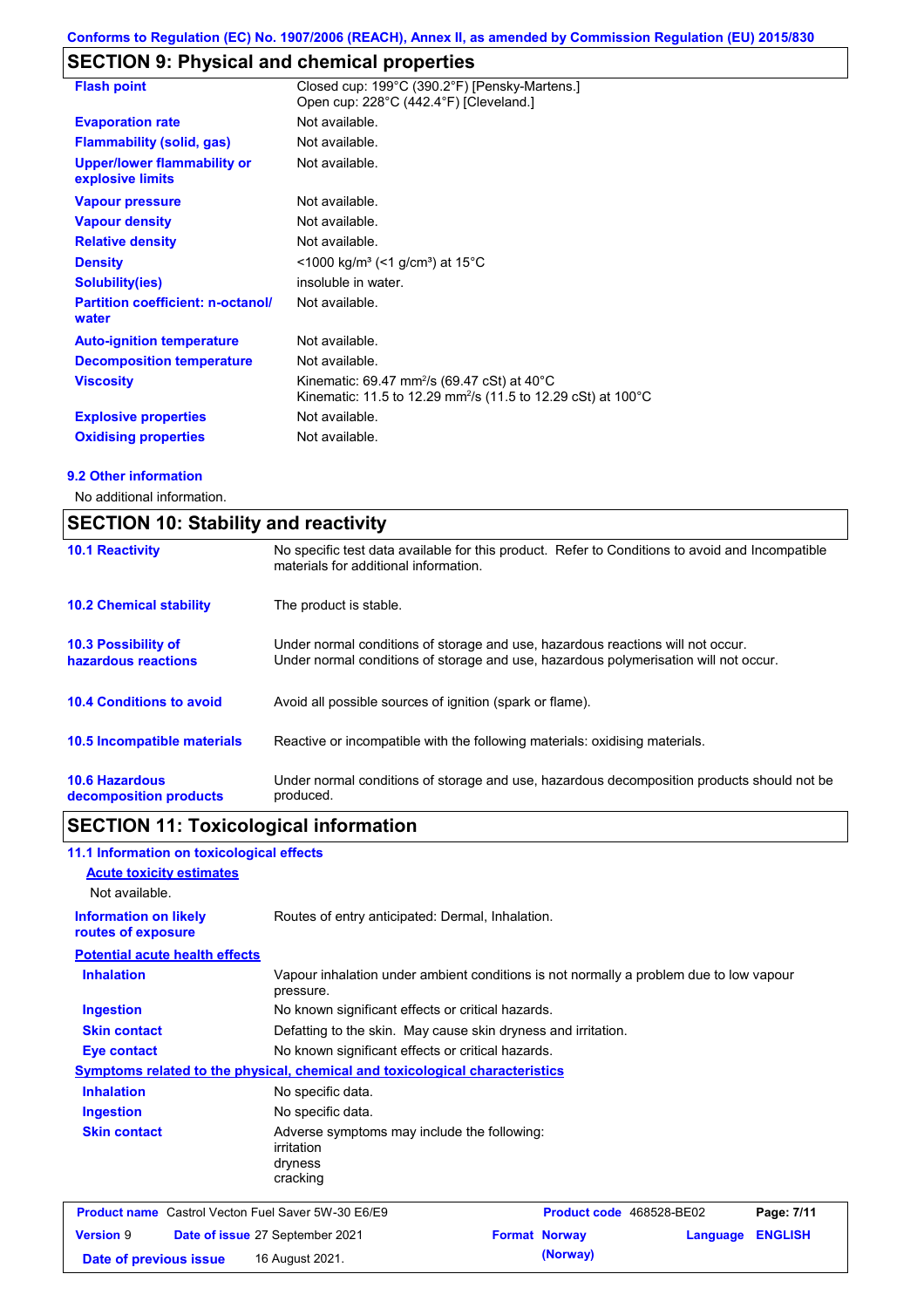### **SECTION 11: Toxicological information**

| No specific data.                                                                                                                                                                                                                                                                                                                                                                                        |
|----------------------------------------------------------------------------------------------------------------------------------------------------------------------------------------------------------------------------------------------------------------------------------------------------------------------------------------------------------------------------------------------------------|
| Delayed and immediate effects as well as chronic effects from short and long-term exposure                                                                                                                                                                                                                                                                                                               |
| Overexposure to the inhalation of airborne droplets or aerosols may cause irritation of the<br>respiratory tract.                                                                                                                                                                                                                                                                                        |
| Ingestion of large quantities may cause nausea and diarrhoea.                                                                                                                                                                                                                                                                                                                                            |
| Prolonged or repeated contact can defat the skin and lead to irritation and/or dermatitis.                                                                                                                                                                                                                                                                                                               |
| Potential risk of transient stinging or redness if accidental eye contact occurs.                                                                                                                                                                                                                                                                                                                        |
| <b>Potential chronic health effects</b>                                                                                                                                                                                                                                                                                                                                                                  |
| USED ENGINE OILS<br>Combustion products resulting from the operation of internal combustion engines contaminate<br>engine oils during use. Used engine oil may contain hazardous components which have the<br>potential to cause skin cancer. Frequent or prolonged contact with all types and makes of used<br>engine oil must therefore be avoided and a high standard of personal hygiene maintained. |
| No known significant effects or critical hazards.                                                                                                                                                                                                                                                                                                                                                        |
| No known significant effects or critical hazards.                                                                                                                                                                                                                                                                                                                                                        |
| No known significant effects or critical hazards.                                                                                                                                                                                                                                                                                                                                                        |
| No known significant effects or critical hazards.                                                                                                                                                                                                                                                                                                                                                        |
|                                                                                                                                                                                                                                                                                                                                                                                                          |

### **SECTION 12: Ecological information**

#### **12.1 Toxicity**

| <b>Environmental hazards</b> | Not classified as dangerous |
|------------------------------|-----------------------------|
|------------------------------|-----------------------------|

#### **12.2 Persistence and degradability**

Partially biodegradable.

#### **12.3 Bioaccumulative potential**

This product is not expected to bioaccumulate through food chains in the environment.

| <b>12.4 Mobility in soil</b>                            |                                                                      |
|---------------------------------------------------------|----------------------------------------------------------------------|
| <b>Soil/water partition</b><br><b>coefficient (Koc)</b> | Not available.                                                       |
| <b>Mobility</b>                                         | Spillages may penetrate the soil causing ground water contamination. |

#### **12.5 Results of PBT and vPvB assessment**

Product does not meet the criteria for PBT or vPvB according to Regulation (EC) No. 1907/2006, Annex XIII.

#### **12.6 Other adverse effects**

**Other ecological information**

Spills may form a film on water surfaces causing physical damage to organisms. Oxygen transfer could also be impaired.

#### **SECTION 13: Disposal considerations**

#### **13.1 Waste treatment methods**

**Methods of disposal**

**Product**

**Hazardous waste** Yes. Where possible, arrange for product to be recycled. Dispose of via an authorised person/ licensed waste disposal contractor in accordance with local regulations.

### **European waste catalogue (EWC)**

| Waste code | <b>Waste designation</b>                |
|------------|-----------------------------------------|
| 13 02 08*  | other engine, gear and lubricating oils |

However, deviation from the intended use and/or the presence of any potential contaminants may require an alternative waste disposal code to be assigned by the end user.

#### **Packaging**

| <b>Methods of disposal</b> | Where possible, arrange for product to be recycled. Dispose of via an authorised person/<br>licensed waste disposal contractor in accordance with local regulations.                                                                    |
|----------------------------|-----------------------------------------------------------------------------------------------------------------------------------------------------------------------------------------------------------------------------------------|
| <b>Special precautions</b> | This material and its container must be disposed of in a safe way. Empty containers or liners<br>may retain some product residues. Avoid dispersal of spilt material and runoff and contact with<br>soil, waterways, drains and sewers. |

| <b>Product name</b> Castrol Vecton Fuel Saver 5W-30 E6/E9 |  | Product code 468528-BE02               |  | Page: 8/11           |                  |  |
|-----------------------------------------------------------|--|----------------------------------------|--|----------------------|------------------|--|
| <b>Version 9</b>                                          |  | <b>Date of issue 27 September 2021</b> |  | <b>Format Norway</b> | Language ENGLISH |  |
| Date of previous issue                                    |  | 16 August 2021.                        |  | (Norway)             |                  |  |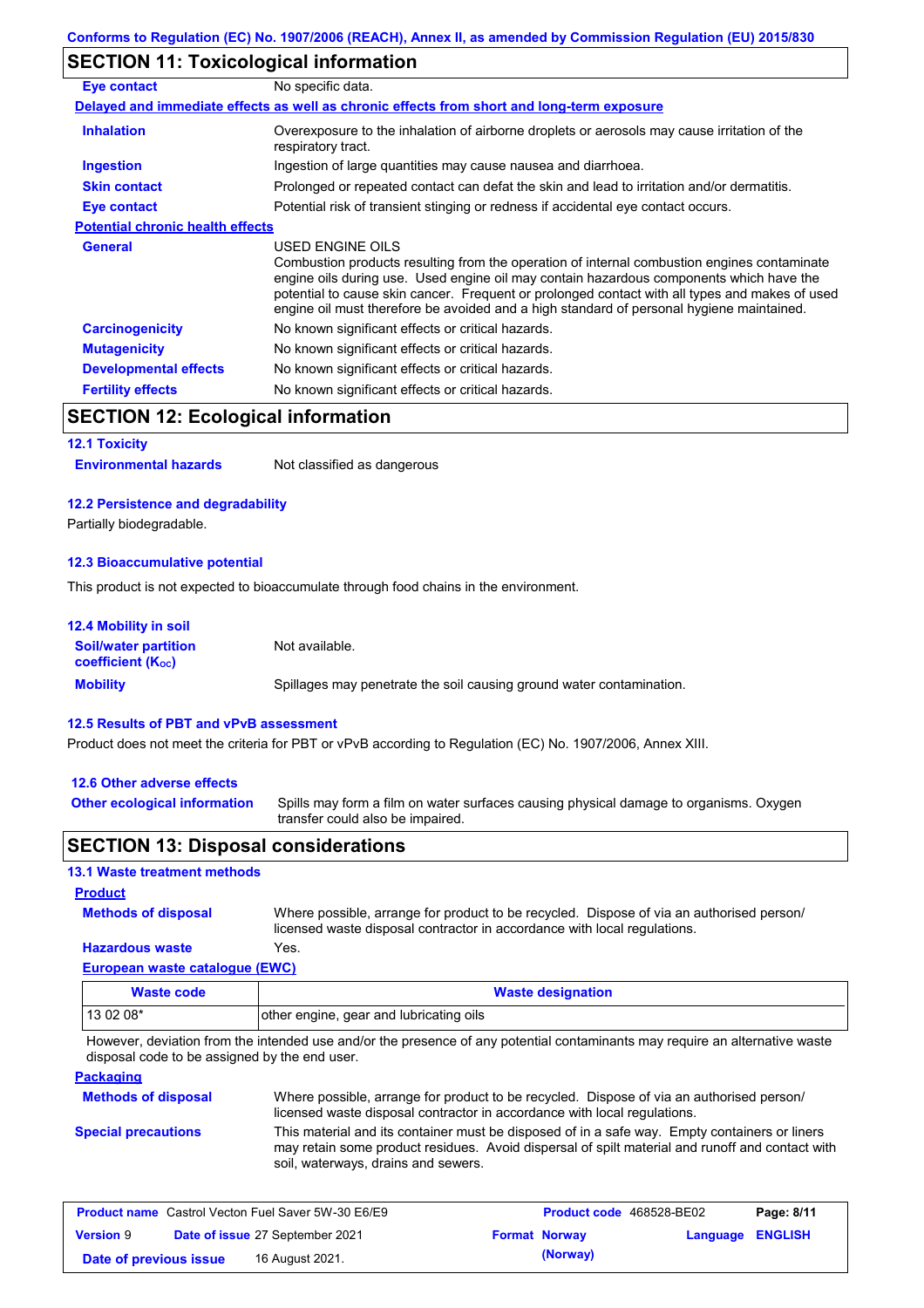### **SECTION 13: Disposal considerations**

**References** Commission 2014/955/EU Directive 2008/98/EC

### **SECTION 14: Transport information**

|                                           | <b>ADR/RID</b> | <b>ADN</b>     | <b>IMDG</b>    | <b>IATA</b>    |
|-------------------------------------------|----------------|----------------|----------------|----------------|
| 14.1 UN number                            | Not regulated. | Not regulated. | Not regulated. | Not regulated. |
| 14.2 UN proper<br>shipping name           |                |                |                |                |
| <b>14.3 Transport</b><br>hazard class(es) |                |                |                |                |
| 14.4 Packing<br>group                     |                |                | -              |                |
| 14.5<br><b>Environmental</b><br>hazards   | No.            | No.            | No.            | No.            |
| <b>Additional</b><br>information          |                |                |                |                |

**14.6 Special precautions for user** Not available.

#### **14.7 Transport in bulk according to IMO instruments** Not available.

| <b>SECTION 15: Regulatory information</b>                                                                                                                |                                                                                                                                |  |  |  |
|----------------------------------------------------------------------------------------------------------------------------------------------------------|--------------------------------------------------------------------------------------------------------------------------------|--|--|--|
|                                                                                                                                                          | 15.1 Safety, health and environmental regulations/legislation specific for the substance or mixture                            |  |  |  |
| EU Regulation (EC) No. 1907/2006 (REACH)                                                                                                                 |                                                                                                                                |  |  |  |
|                                                                                                                                                          | Annex XIV - List of substances subject to authorisation                                                                        |  |  |  |
| <b>Annex XIV</b>                                                                                                                                         |                                                                                                                                |  |  |  |
| None of the components are listed.                                                                                                                       |                                                                                                                                |  |  |  |
| <b>Substances of very high concern</b>                                                                                                                   |                                                                                                                                |  |  |  |
| None of the components are listed.                                                                                                                       |                                                                                                                                |  |  |  |
| EU Regulation (EC) No. 1907/2006 (REACH)                                                                                                                 |                                                                                                                                |  |  |  |
| <b>Annex XVII - Restrictions</b><br>on the manufacture.<br>placing on the market<br>and use of certain<br>dangerous substances,<br>mixtures and articles | Not applicable.                                                                                                                |  |  |  |
| <b>Other regulations</b>                                                                                                                                 |                                                                                                                                |  |  |  |
| <b>REACH Status</b>                                                                                                                                      | The company, as identified in Section 1, sells this product in the EU in compliance with the<br>current requirements of REACH. |  |  |  |
| <b>United States inventory</b><br>(TSCA 8b)                                                                                                              | All components are active or exempted.                                                                                         |  |  |  |
| <b>Australia inventory (AICS)</b>                                                                                                                        | All components are listed or exempted.                                                                                         |  |  |  |
| <b>Canada inventory</b>                                                                                                                                  | All components are listed or exempted.                                                                                         |  |  |  |
| <b>China inventory (IECSC)</b>                                                                                                                           | At least one component is not listed.                                                                                          |  |  |  |
| <b>Japan inventory (ENCS)</b>                                                                                                                            | All components are listed or exempted.                                                                                         |  |  |  |
| <b>Korea inventory (KECI)</b>                                                                                                                            | All components are listed or exempted.                                                                                         |  |  |  |
| <b>Philippines inventory</b><br>(PICCS)                                                                                                                  | All components are listed or exempted.                                                                                         |  |  |  |
| <b>Taiwan Chemical</b><br><b>Substances Inventory</b><br>(TCSI)                                                                                          | All components are listed or exempted.                                                                                         |  |  |  |
| Ozone depleting substances (1005/2009/EU)                                                                                                                |                                                                                                                                |  |  |  |
| <b>Product name</b> Castrol Vecton Fuel Saver 5W-30 E6/E9                                                                                                | Product code 468528-BE02<br>Page: 9/11                                                                                         |  |  |  |
| <b>Version 9</b>                                                                                                                                         | Date of issue 27 September 2021<br><b>Format Norway</b><br><b>ENGLISH</b><br>Language                                          |  |  |  |

**Date of previous issue 16 August 2021. (Norway)** (Norway)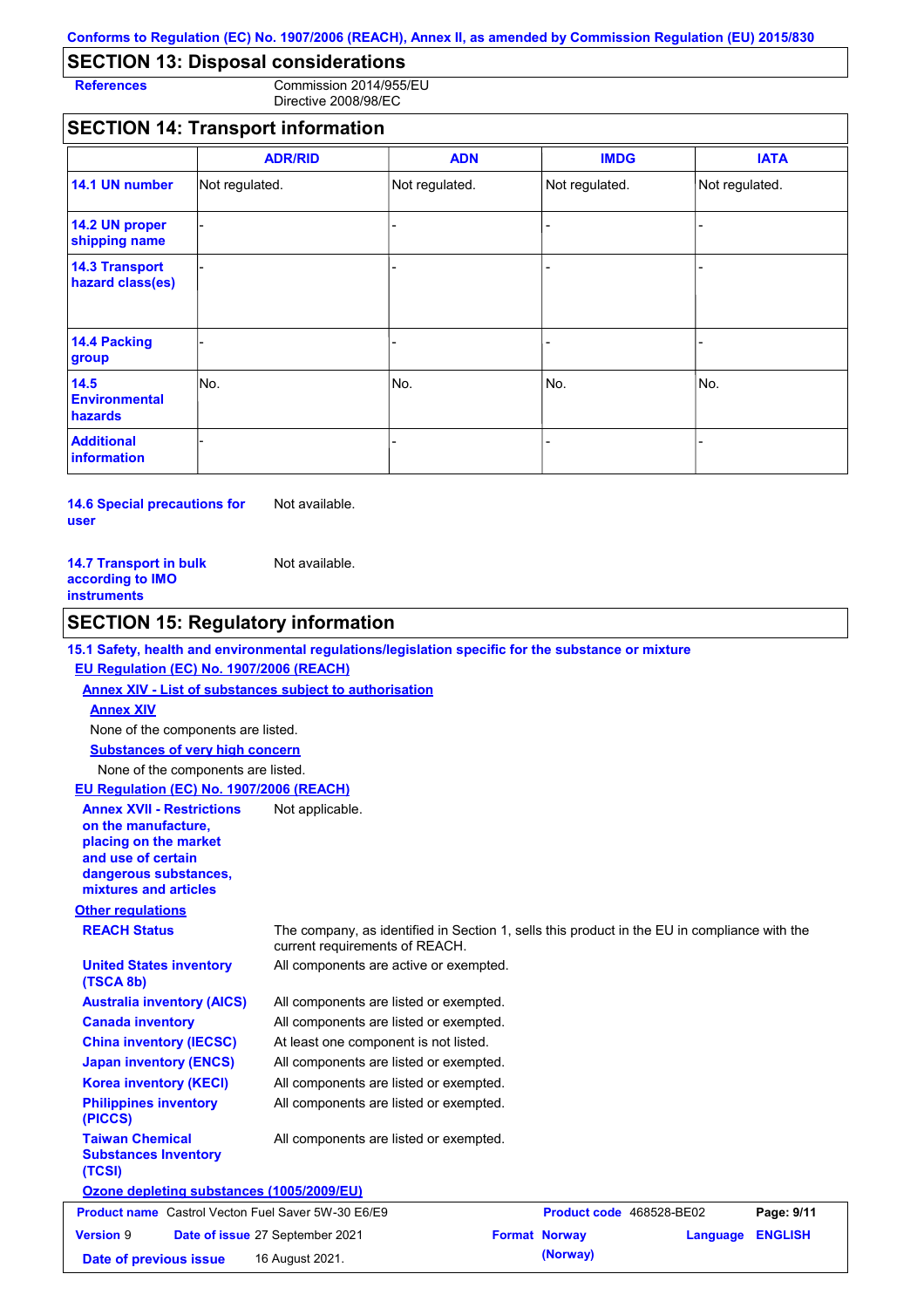### **SECTION 15: Regulatory information**

Not listed.

**Prior Informed Consent (PIC) (649/2012/EU)** Not listed.

#### **EU - Water framework directive - Priority substances**

None of the components are listed.

**Seveso Directive**

This product is not controlled under the Seveso Directive.

| <b>15.2 Chemical safety</b> | A Chemical Safety Assessment has been carried out for one or more of the substances within  |
|-----------------------------|---------------------------------------------------------------------------------------------|
| assessment                  | this mixture. A Chemical Safety Assessment has not been carried out for the mixture itself. |

### **SECTION 16: Other information**

| <b>Abbreviations and acronyms</b> | ADN = European Provisions concerning the International Carriage of Dangerous Goods by                                                                    |
|-----------------------------------|----------------------------------------------------------------------------------------------------------------------------------------------------------|
|                                   | Inland Waterway<br>ADR = The European Agreement concerning the International Carriage of Dangerous Goods by                                              |
|                                   | Road                                                                                                                                                     |
|                                   | ATE = Acute Toxicity Estimate                                                                                                                            |
|                                   | BCF = Bioconcentration Factor                                                                                                                            |
|                                   | CAS = Chemical Abstracts Service                                                                                                                         |
|                                   | CLP = Classification, Labelling and Packaging Regulation [Regulation (EC) No. 1272/2008]                                                                 |
|                                   | CSA = Chemical Safety Assessment                                                                                                                         |
|                                   | CSR = Chemical Safety Report                                                                                                                             |
|                                   | DMEL = Derived Minimal Effect Level                                                                                                                      |
|                                   | DNEL = Derived No Effect Level                                                                                                                           |
|                                   | EINECS = European Inventory of Existing Commercial chemical Substances                                                                                   |
|                                   | ES = Exposure Scenario                                                                                                                                   |
|                                   | EUH statement = CLP-specific Hazard statement                                                                                                            |
|                                   | EWC = European Waste Catalogue                                                                                                                           |
|                                   | GHS = Globally Harmonized System of Classification and Labelling of Chemicals                                                                            |
|                                   | IATA = International Air Transport Association                                                                                                           |
|                                   | IBC = Intermediate Bulk Container                                                                                                                        |
|                                   | IMDG = International Maritime Dangerous Goods                                                                                                            |
|                                   | LogPow = logarithm of the octanol/water partition coefficient                                                                                            |
|                                   | MARPOL = International Convention for the Prevention of Pollution From Ships, 1973 as<br>modified by the Protocol of 1978. ("Marpol" = marine pollution) |
|                                   | OECD = Organisation for Economic Co-operation and Development                                                                                            |
|                                   | PBT = Persistent, Bioaccumulative and Toxic                                                                                                              |
|                                   | <b>PNEC = Predicted No Effect Concentration</b>                                                                                                          |
|                                   | REACH = Registration, Evaluation, Authorisation and Restriction of Chemicals Regulation                                                                  |
|                                   | [Regulation (EC) No. 1907/2006]                                                                                                                          |
|                                   | RID = The Regulations concerning the International Carriage of Dangerous Goods by Rail                                                                   |
|                                   | RRN = REACH Registration Number                                                                                                                          |
|                                   | SADT = Self-Accelerating Decomposition Temperature                                                                                                       |
|                                   | SVHC = Substances of Very High Concern                                                                                                                   |
|                                   | STOT-RE = Specific Target Organ Toxicity - Repeated Exposure                                                                                             |
|                                   | STOT-SE = Specific Target Organ Toxicity - Single Exposure                                                                                               |
|                                   | TWA = Time weighted average                                                                                                                              |
|                                   | $UN = United Nations$                                                                                                                                    |
|                                   | $UVCB = Complex\;hydrocarbon\; substance$                                                                                                                |
|                                   | VOC = Volatile Organic Compound                                                                                                                          |
|                                   | vPvB = Very Persistent and Very Bioaccumulative                                                                                                          |
|                                   | Varies = may contain one or more of the following 64741-88-4 / RRN 01-2119488706-23,                                                                     |
|                                   | 64741-89-5 / RRN 01-2119487067-30, 64741-95-3 / RRN 01-2119487081-40, 64741-96-4/ RRN                                                                    |
|                                   | 01-2119483621-38, 64742-01-4 / RRN 01-2119488707-21, 64742-44-5 / RRN                                                                                    |
|                                   | 01-2119985177-24, 64742-45-6, 64742-52-5 / RRN 01-2119467170-45, 64742-53-6 / RRN                                                                        |
|                                   | 01-2119480375-34, 64742-54-7 / RRN 01-2119484627-25, 64742-55-8 / RRN                                                                                    |
|                                   | 01-2119487077-29, 64742-56-9 / RRN 01-2119480132-48, 64742-57-0 / RRN                                                                                    |
|                                   | 01-2119489287-22, 64742-58-1, 64742-62-7 / RRN 01-2119480472-38, 64742-63-8,                                                                             |
|                                   | 64742-65-0 / RRN 01-2119471299-27, 64742-70-7 / RRN 01-2119487080-42, 72623-85-9 /                                                                       |
|                                   | RRN 01-2119555262-43, 72623-86-0 / RRN 01-2119474878-16, 72623-87-1 / RRN                                                                                |
|                                   | 01-2119474889-13                                                                                                                                         |

**Procedure used to derive the classification according to Regulation (EC) No. 1272/2008 [CLP/GHS]**

| <b>Classification</b>                     |                                                           | <b>Justification</b> |                          |          |                |
|-------------------------------------------|-----------------------------------------------------------|----------------------|--------------------------|----------|----------------|
| Not classified.                           |                                                           |                      |                          |          |                |
|                                           | <b>Product name</b> Castrol Vecton Fuel Saver 5W-30 E6/E9 |                      | Product code 468528-BE02 |          | Page: 10/11    |
| <b>Version 9</b>                          | Date of issue 27 September 2021                           |                      | <b>Format Norway</b>     | Language | <b>ENGLISH</b> |
| 16 August 2021.<br>Date of previous issue |                                                           |                      | (Norway)                 |          |                |